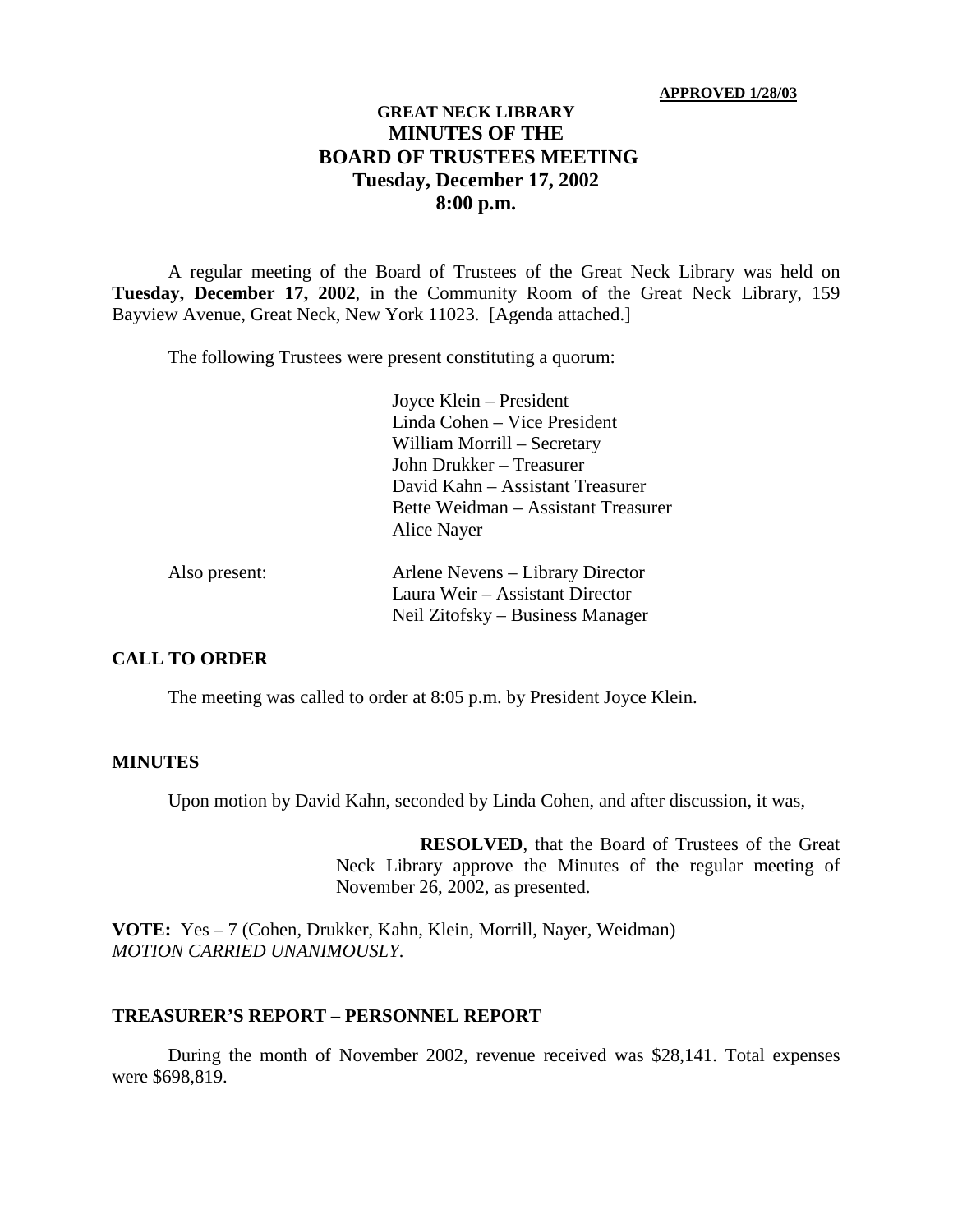At the close of business, November 30, 2002, total operating fund holdings were \$548,824, which were on deposit at HSBC and The Bank of New York, and in Petty Cash funds at Main and the Branches. This compares to a November 2001 balance of \$1,012,761.

Additionally, the balance of the Main Building and Special Services fund was \$1,500,965; the Automated Library fund was \$130,639; the Restricted Gift fund was \$45,044; the Branch and Special Services fund was \$128,406. These funds totaled \$1,805,054 on November 30, 2002. The November 2001 total was \$1,752,373.

Upon motion by John Drukker, seconded by Linda Cohen, and after discussion, it was,

**RESOLVED,** that the Board of Trustees of the Great Neck Library accept the December 17, 2002, Treasurer's Report with the Personnel Changes of November 16, 2002 through December 12, 2002.

VOTE**:** Yes – 7 (Cohen, Drukker, Kahn, Klein, Morrill, Nayer, Weidman) *MOTION CARRIED UNANIMOUSLY.*

Upon motion by John Drukker, seconded by Linda Cohen, and after discussion, it was,

**RESOLVED,** that the Board of Trustees of the Great Neck Library authorize the Treasurer to pay the persons named in the Check Register dated November 22, 2002 through December 12, 2002, Paid-Checks numbered 26019 and 26097 and To-Be-Paid Checks numbered 26098 through 26173, the sums set against their respective names, amounting in the aggregate to \$129,745.36.

VOTE**:** Yes – 7 (Cohen, Drukker, Kahn, Klein, Morrill, Nayer, Weidman) *MOTION CARRIED UNANIMOUSLY.*

Upon motion by John Drukker, seconded by Linda Cohen, and after discussion, it was,

**RESOLVED,** that the Board of Trustees of the Great Neck Library authorize the President, Treasurer and/or Assistant Treasurers to sign checks in payment of operating expenses due from this date through the end of the year as approved for payment by the Director and Business Manager. Such expenses shall have been incurred in accordance with established policies and procedures.

Public Comment: Marietta DiCamillo

VOTE**:** Yes – 7 (Cohen, Drukker, Kahn, Klein, Morrill, Nayer, Weidman) *MOTION CARRIED UNANIMOUSLY.*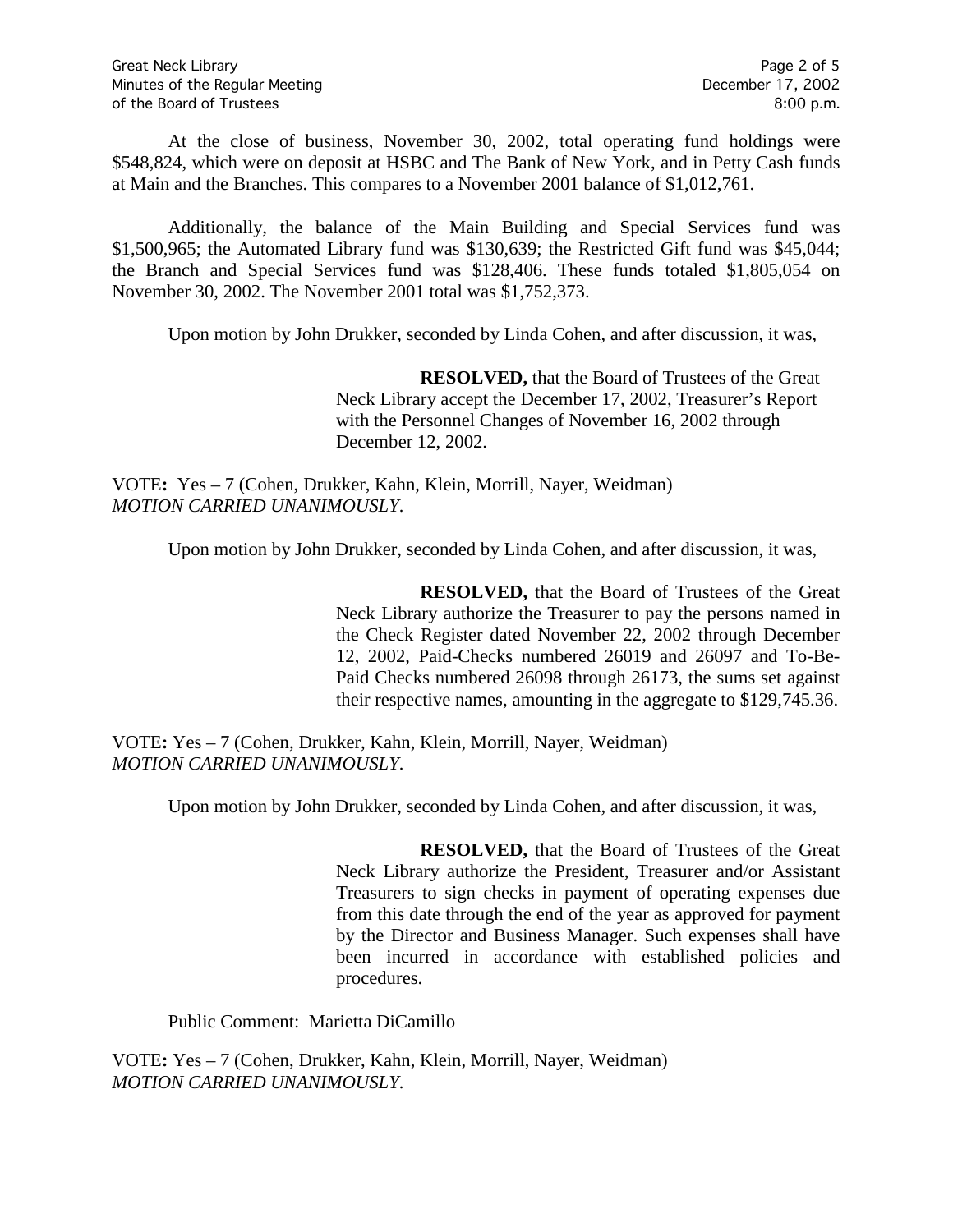# **REPORT**

## Director's Report (attached to Minutes)

Public Comment: Ralene Adler, Varda Solomon, JoAnn Farley, Marietta DiCamillo

# **UNFINISHED BUSINESS**

## Freedom of Information Request Appeal

Upon motion by Alice Nayer, seconded by Bette Weidman, it was,

**RESOLVED,** that the Board of Trustees of the Great Neck Library take from the table the resolution relating to denying the appeal of Ralene Adler for access to certain Library records as outlined in her FOIL request dated October 23, 2002 and the Library's response on October 29, 2002. [Request was tabled pending additional written information from Ralene Adler.]

VOTE**:** Yes – 7 (Cohen, Drukker, Kahn, Klein, Morrill, Nayer, Weidman) *MOTION CARRIED UNANIMOUSLY.*

Upon motion by Linda Cohen and seconded by William Morrill, and after discussion, it was,

> **RESOLVED**, that the Board of Trustees of the Great Neck Library deny the appeal of Ralene Adler for access to certain Library records as outlined in her FOIL request dated October 23, 2002 and the Library's response on October 29, 2002. [Ralene Adler did not submit additional written information.]

Public Comment: Ralene Adler, Marietta DiCamillo, Marianna Wohlgemuth

VOTE**:** Yes – 6 (Cohen, Kahn, Klein, Morrill, Nayer, Weidman); Abstention – 1 (Kahn) *MOTION CARRIED.*

# **NEW BUSINESS** 2002 Audit Engagement

Upon motion by John Drukker, seconded by Bette Weidman, and after discussion it was,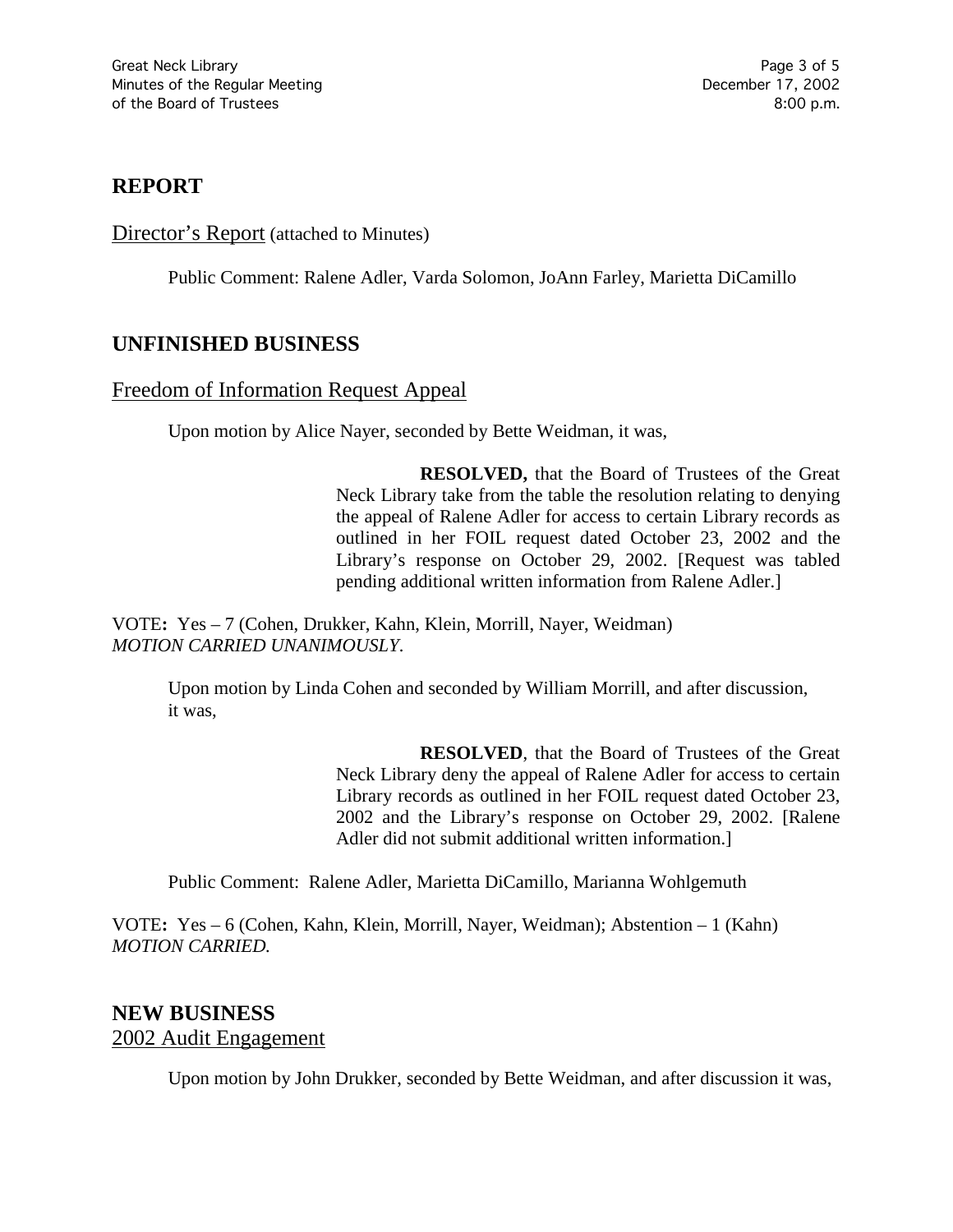**RESOLVED,** that the Board of Trustees of the Great Neck Library authorize the execution of a letter of engagement with Graber & Co., Certified Public Accountants, for the performance of a certified audit of the Library's financial statements, for the year ending December 31, 2002, as well as for availability for consultation and advice to the Director and Business Office staff, at a cost not to exceed \$14,000, to be charged to the Audit Fees budget line. [A Management Letter should also be requested as part of the proposal.]

VOTE**:** Yes – 7 (Cohen, Drukker, Kahn, Klein, Morrill, Nayer, Weidman) *MOTION CARRIED UNANIMOUSLY.*

## Policy Manual Changes

Upon motion by Bette Weidman, seconded by Linda Cohen, and after discussion it was,

**RESOLVED,** that the Board of Trustees of the Great Neck Library amend its Policy Manual as indicated below, specifically regarding Section 200-40:

#### **Board Committees: - Nominating Committee**

Article VII, Section E of the Bylaws states that at the Annual Reorganization Meeting immediately following the Annual Meeting the Board shall appoint **elect** to the Nominating Committee two persons from the Board or the general membership of the Association to serve for one year or until their successors are elected. No Trustee may serve on the Nominating Committee in the year that such Trustee's term expires. Any appointed **Board elected** member of the Nominating Committee who seeks or shall accept nomination to the Board of Trustees **or Nominating Committee** shall be deemed to have resigned from or vacated his/her office on the Nominating Committee. In addition, any appointed member of the Nominating Committee who wishes to put his/her name forward for an elective seat on the Nominating Committee would have to recuse him/herself from all deliberations on Nominating Committee candidates. The Board President shall advise the chairperson of the Nominating Committee to convene the Committee when required by the Bylaws. [boldface is addition; underscore is deletion] Rev 2/27/01; 1/22/02; 2/26/02

Public Comment: Ralene Adler, Marianna Wohlgemuth, JoAnn Farley

VOTE**:** Yes – 7 (Cohen, Drukker, Kahn, Klein, Morrill, Nayer, Weidman) *MOTION CARRIED UNANIMOUSLY.*